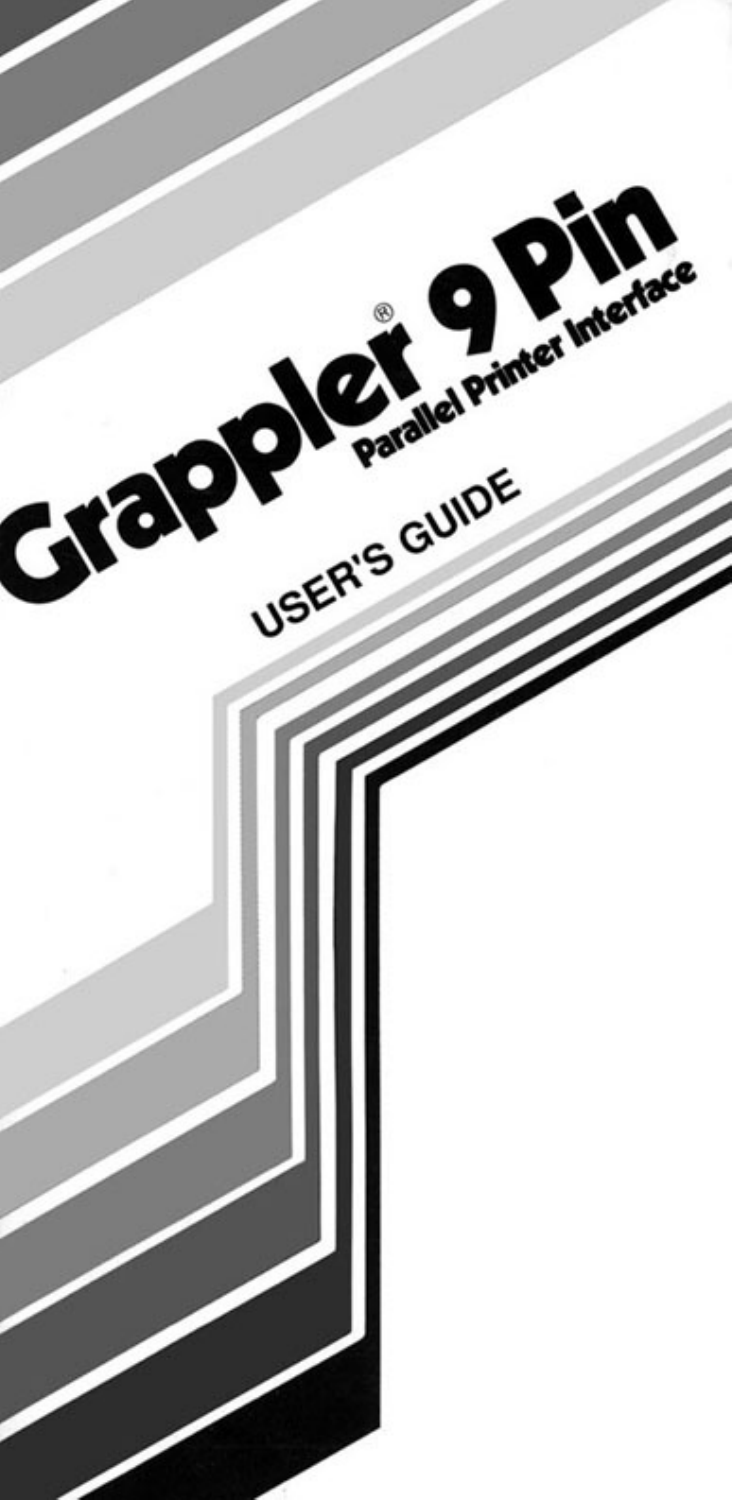#### **WARNINGS**

Orange Micro Inc. reserves all rights in the software incorporated in PROM or EPROM in the Grappler 9 Pin and in the Users Manual. Any infringement of those copyrights will be prosecuted to the fullest extent allowed by the law.

#### **HINWEIS**

Orange Micro Inc. reserviert alle Rechte hinsichlich in der PROM oder EPROM in der Grappler 9 Pin und der Gebrauchtsanwisung erwaehnten Software. Verstoesse gegen die copyrights jeglicher Art werden gerichtlich verfolgt unter volister Ausschoepfung des andwendvaren Gesetzes.

#### **AVIS**

Orange Micro Inc. se reserve tous droits du programme controloant les differentes operations du PROM ou EPROM dul Grappler 9 Pin ainsi que celles decrites dans le manuel d'utilisation du systeme. Tout violateur de ces copyright sera poursuivi dans toute Ia mesure fixee par Ia loi.

#### **AVISO**

Orange Micro Inc. se reservatodos los derechos de programacien ijcorporada en el PROM o EPROM en el Grappler 9 Pin y en el Manual de Instruccion. Laviolacion de estos derechos de copia ocasionara Ia mayor prosecucion permitida por Ia ley.

#### **Trademarks**

Macintosh, lmageWriter, Apple, Apple IIc, Apple IGS and Apple IIc+ are trademarks of Apple Computer Inc. Grappler is a trademark of Orange Micro Inc. Microsoft Word and Excel are trademarks of Microsoft Inc.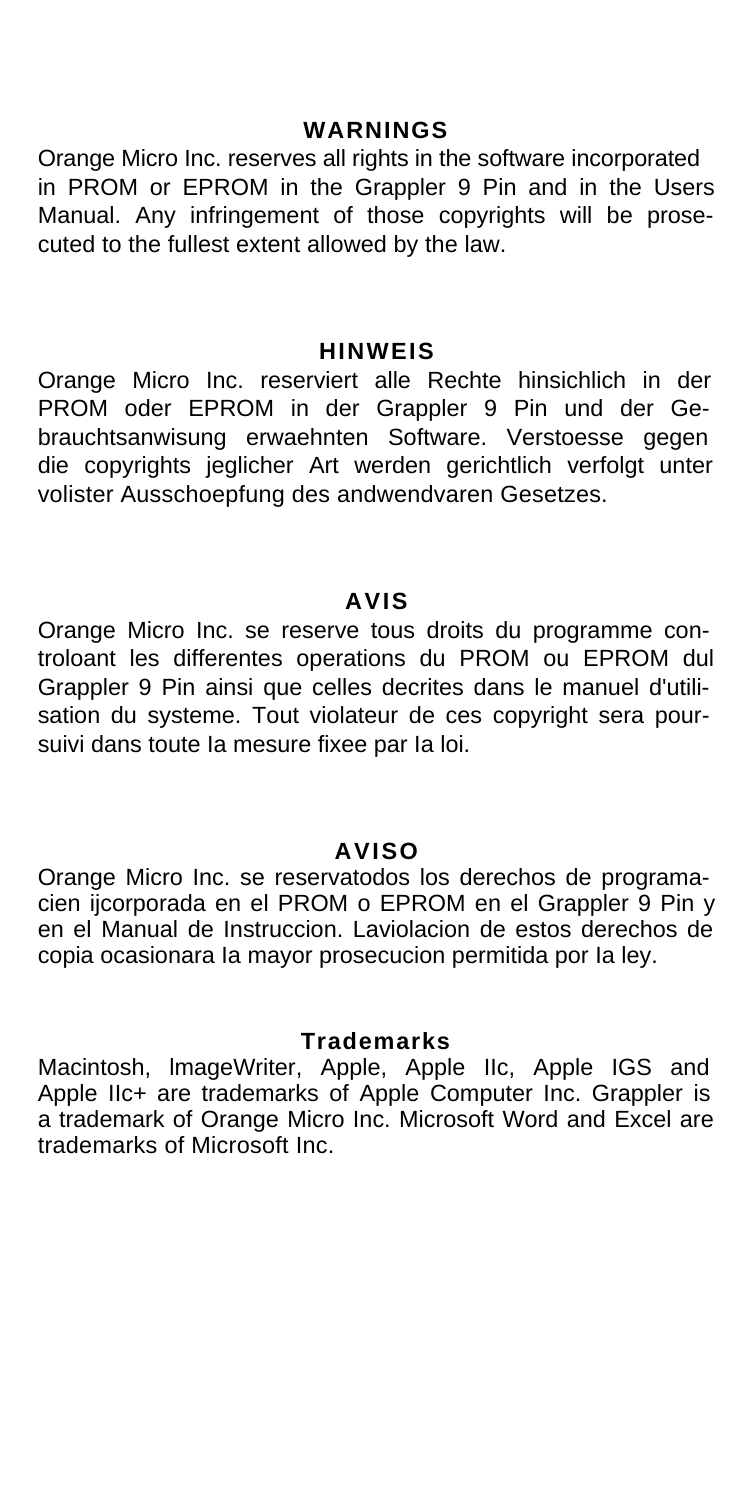## **Grappler 9 Pin**

## **Parallel Printer Interface**

**User's Manual**

## **TABLE OF CONTENTS**

# **GETTING STARTED**

| Introduction                                | 2  |
|---------------------------------------------|----|
| What's In The Package                       | 2  |
| Installing The Grappler 9 Pin               | 2  |
| How To Use The Grappler 9 Pin               | 3  |
| Step 1: Getting To Know Your Software       | 4  |
| Step 2: Installing The Right Printer        | 4  |
| Step 3: Setting The Grappler DIP Switch     | 5  |
| Apple IIGS and Apple IIc Installation Tests | 6  |
| <b>Macintosh Installation Tests</b>         | 7  |
| <b>Installation Double-Checks</b>           | 8  |
| TROUBLESHOOTING -GRAPPLER 9 PIN             | 8  |
| DAISY WHEEL PRINTERS ON A MAC               | 9  |
| <b>512K MAC TO GRAPPLER CABLE</b>           | 10 |
| <b>RADIO FREQUENCY INTERFERENCE</b>         | 11 |
| LIMITED WARRANTY                            | 12 |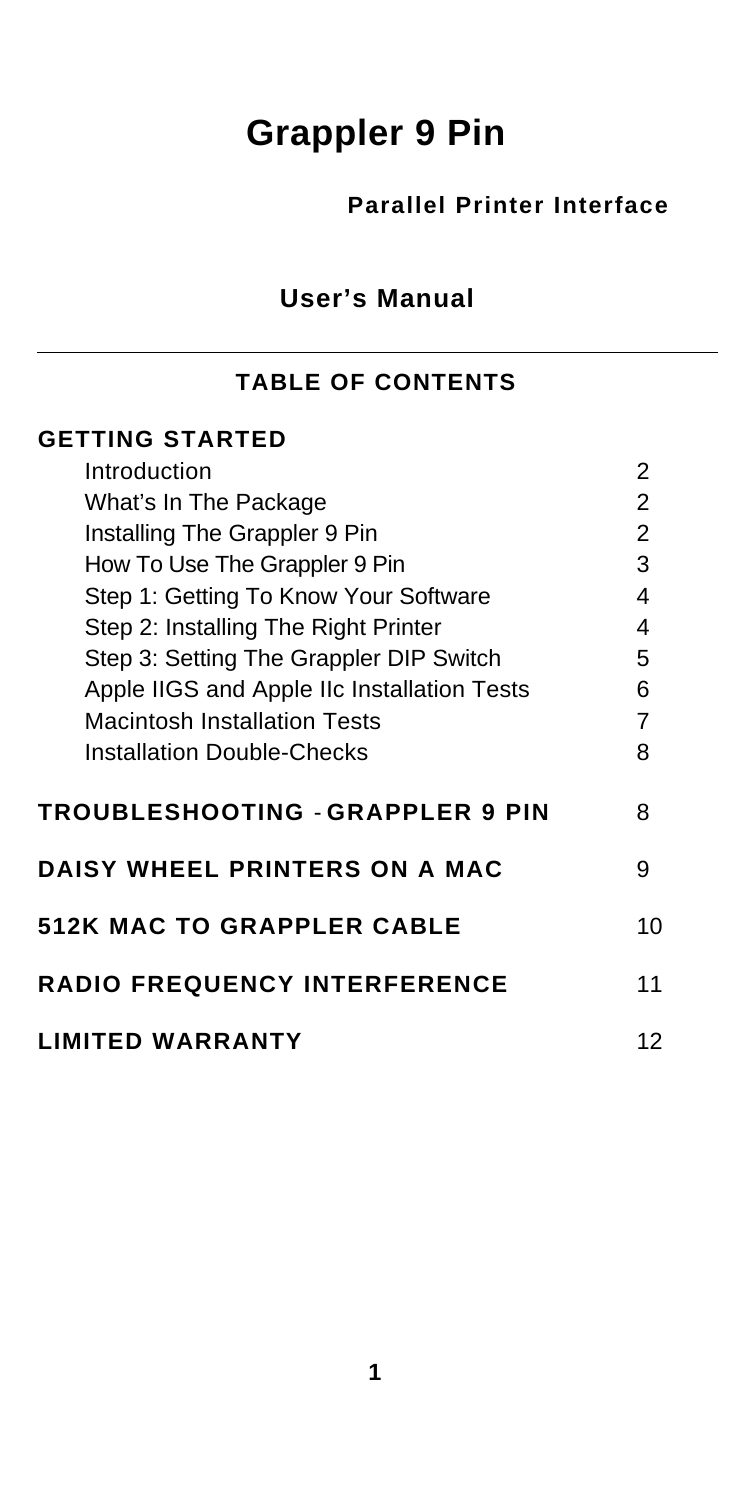#### **GETTING STARTED**

#### <span id="page-3-0"></span>**INTRODUCTION**

In the world of computers and printers, information can be sent or received in two forms: serial or parallel. Information that is sent serially is like a railroad train: each message is a single car that arrives separately as it comes down the track.

On the other hand, imagine an eight lane super highway with eight cars traveling side by side, and all arriving simultaneously. This is how parallel information travels.

Normally, the Apple IIc, IIc+, and IIGS and Macintosh computers send out serial information, expecting a serial printer. The Grappler 9 Pin is a unique printer cable that actually converts information from serial to parallel. This conversion allows you to connect your Apple to a parallel printer instead of an ImageWriter, thus increasing the number of printer choices available to you.

#### **WHAT'S IN THE PACKAGE:**

You should receive with your Grappler 9 Pin, in addition to this manual.

1. One Grappler 9 Pin Unit

2.One Power Supply

3.One Apple Ic Adapter Cable

#### **INSTALLING THE GRAPPLER 9 PIN**

Use these instructions to hook up the Grappler 9 Pin

- 1.TURN OFF POWER TO THE APPLE (MAC) AND TO YOUR PRINTER.
- 2. Observe the illustration below and make note of four items: (A) printer connector; (B) computer cable; (C) wall transformer and cable; and (D) DIP switch.

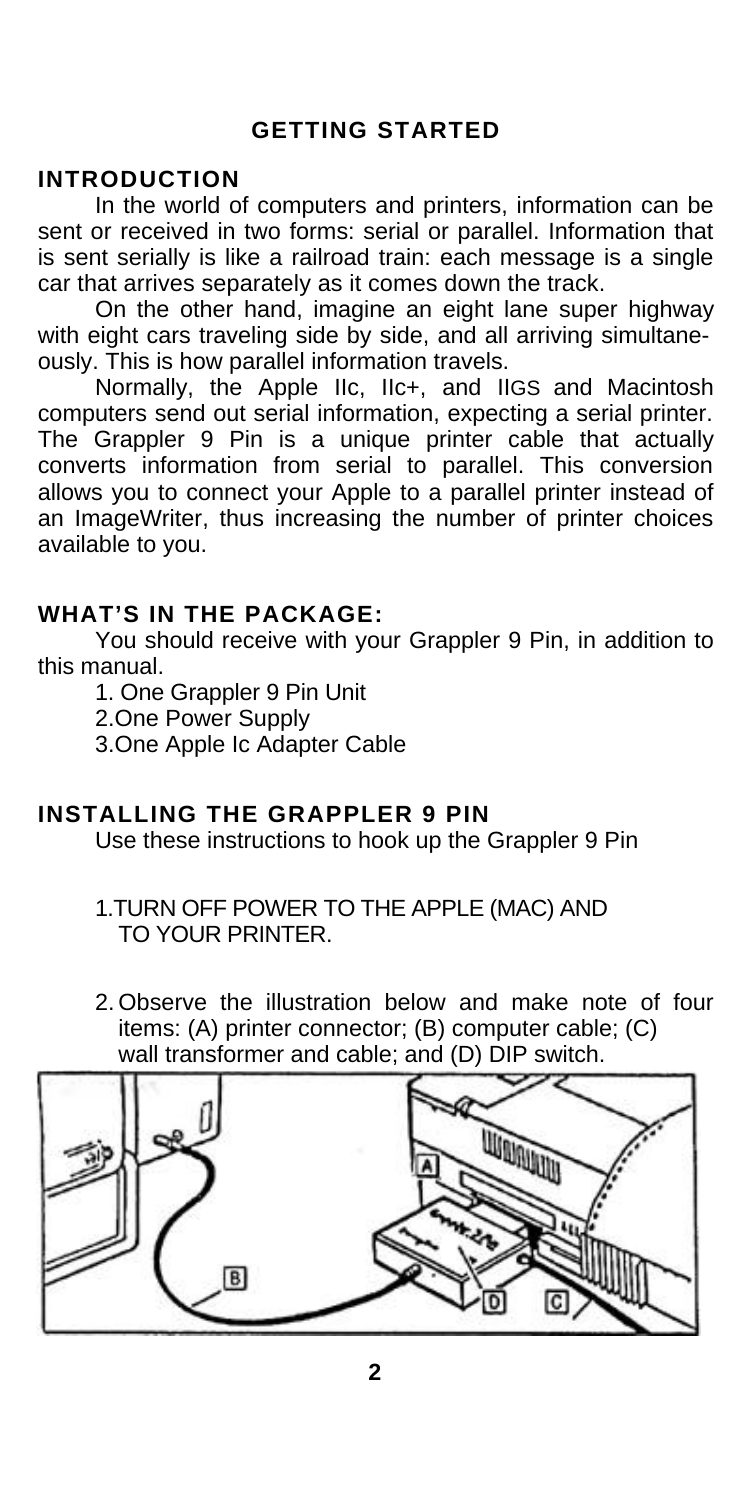- <span id="page-4-0"></span>**3.** With the power to all units off, plug the Grappler 9 Pin printer connector into your parallel printer port. Refer to your printer users guide for the location of this port and any specific printer instructions.
- **4.** Locate the computer cable and insert this into the back of the Apple where the small printer symbol is found. See Apple manual for details.
- **5.** Plug the wall transformer into a standard electrical outlet and into the Grappler 9 Pin.
- 6. **Apple lIc only**: If you have altered the baud rate in the PIN assignment for the printer port, this must be reset. Reset to 9600 baud, 8 data bits, 1 stop bit and no parity (default PIN value: 166/1124) prior to using the Grappler 9 Pin. See your Apple Ic manual for details. **Apple IIGS only**: Press **Control- -ESC** to enter the Classic Desk Accessory menu. Under CONTROL PANEL, the PRINTER PORT must be set for 9600 baud, 8 data bits, 1 stop bit and no parity to operate correctly. Unless you have previously changed these settings, they will be correct from the factory. Under SLOTS, be sure that SLOT#1 is set for PRINTER PORT and not YOUR CARD

**Macintosh only:** The ImageWriter driver in the Macintosh system folder will communicate correctly with the Grappler at 9600 baud. Be sure that lmageWriter is selected in the CHOOSER under the  $\bullet$  menu, and that AppleTalk is DISCONNECTED if you are using the printer serial port (indicated by a picture of a printer on the Mac case).

**7** Follow the instructions under "How to Use the Grappler 9 Pin," then set the Grappler 9 Pin DIP switch. **WARNING:** Use only the Grappler 9 Pin transformer; using any other transformer could harm equipment and void warranty. When the Grappler will be out of use for an extended period, always remove the wall transformer from the electrical outlet. Failure to do so may overheat the unit and damage the transformer.

## **HOW TO USE THE GRAPPLER 9 PIN**

To use the Grappler 9 Pin takes only three easy steps. The first step is getting to know your software library to find out how many programs support your printer specifically, and how many support the ImageWriter. The second step is making certain that any programs providing printer selection have been installed, or selected within the program, correctly. (Printer installation is fully discussed under STEP2.) Lastly; having checked your software and verified the printer installation, you must set the Grappler 9 Pin DIP switch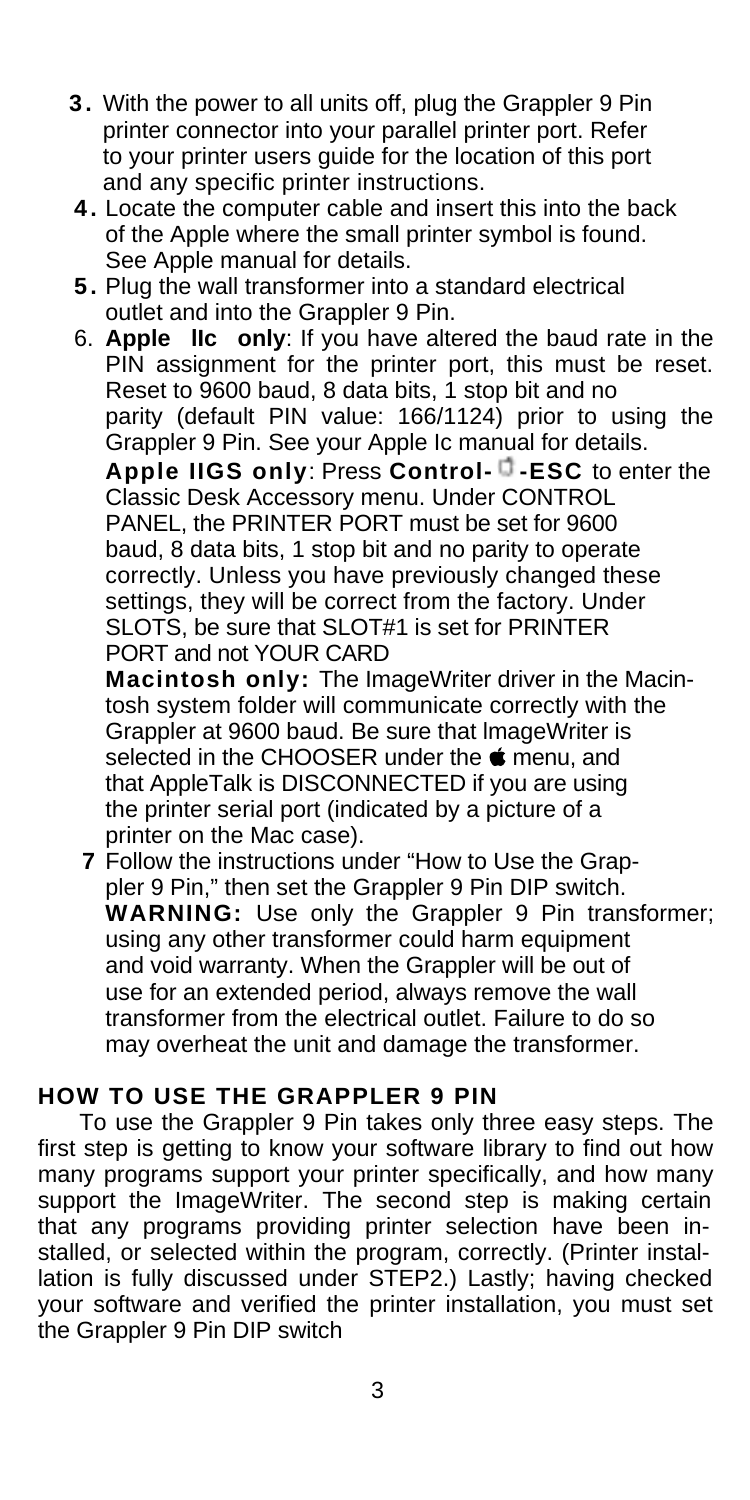<span id="page-5-0"></span>In order to pave the way for error-free operation of the Grappler 9 pin, it is recommended that you take each of these steps one at a time.

## **STEP 1: Getting to Know Your Software**

Some software libraries may hold only one or two programs, others may include hundreds. Only a few minutes are needed to divide your library into groups:

Take those software programs that provide support for the Apple lmageWriter II printer and set them aside. An example would be Mousepaint for the Apple II, which supports only the lmageWriter.

**NOTE:** Virtually all Macintosh and Apple lIGs-specific applications fall into this category

Make note of any packages which support your particular parallel printer.

If you are new to computers and have just purchased your Apple and a parallel printer, the Grappler's lmageWriter emulation will be the easiest to use. If you wish to use your software's printer drivers instead of the Grappler's, refer to your user's guide for printer installation instructions.

## **STEP 2: Installing the Right Printer**

In many cases, a software program must be told what printer is being used. Even if your software names your printer, it is recommended that you select lmageWriter or lmageWriter II, and use the Grappler 9 Pin in emulation mode. This will eliminate the need to change Grappler switch settings between applications. Most Mac applications default to lmageWriter support.

**NOTE:** If your software takes special advantage of your printer, you may wish to use its driver and set the Grappler for Parallel Mode when using that title, but this will require changes in Grappler switch settings with each use. If the program is new and has not been installed, refer to the program operator's manual for instructions on how to install a printer in that program. Do this before proceeding to the next step.

## **STEP 3: Setting the GRAPPLER DIP Switch**

Once you know your software, you are ready to set the DIP switch according to one of two modes: lmageWriter Emulation Mode or Parallel Mode.

If most of your software is set for Apple lmageWriter, as recommended, then you must use the lmageWriter Emulation Mode. If your software is installed for your specific parallel printer, then you would use the Parallel Mode, which renders the Grappler "transparent" to the code being sent. Again, this should only be used when your program offers special features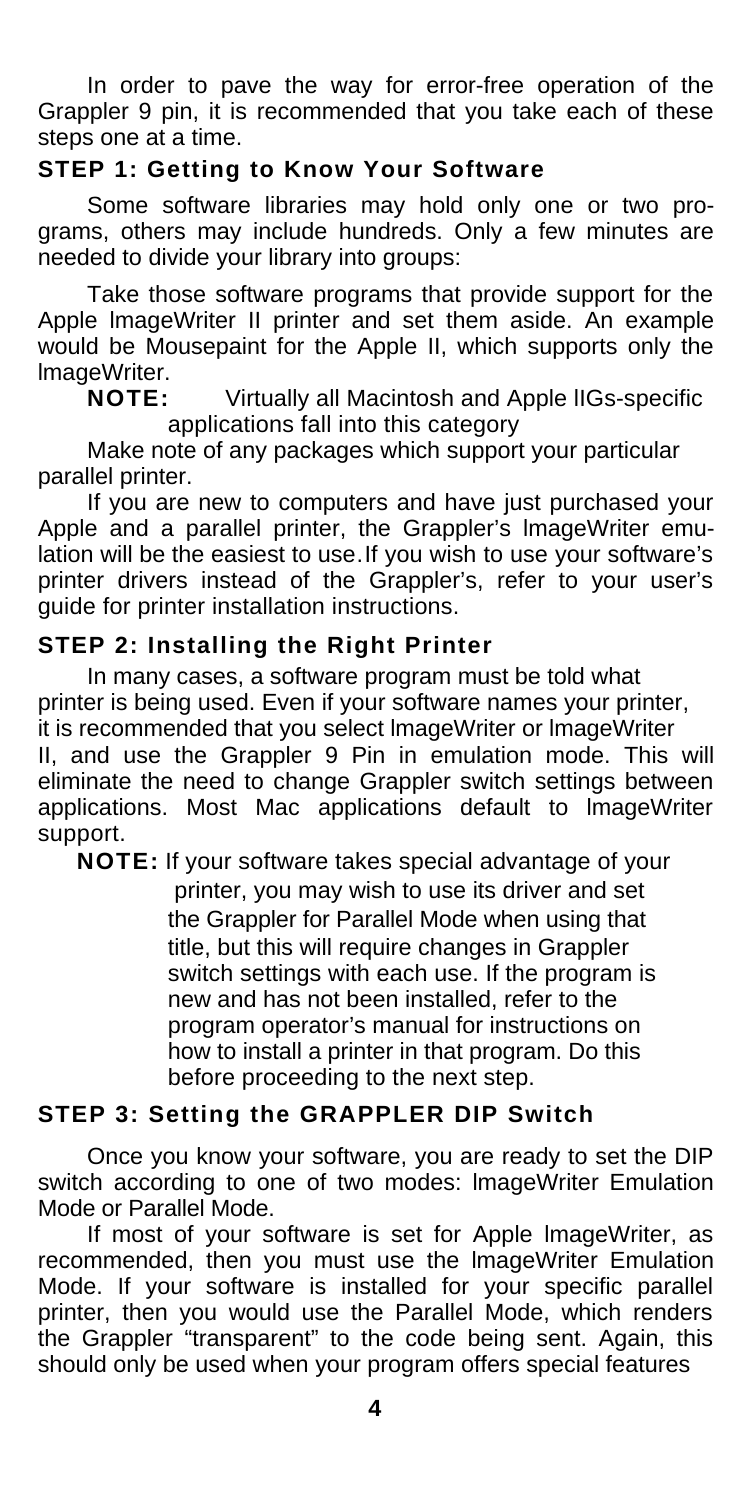<span id="page-6-0"></span>for your particular printer.

The GRAPPLER DIP switch is comprised of four small switch handles that can be selected to ON or OFF. To set the DIP switch, use a pen or similar pointed object to change the handle direction depending on your program, set the DIP switch to either of the following modes:

1. ImageWriter Emulation Mode. If your program is written only for the Apple or the Apple DMP printer, set the Grappler DIP switch in the ImageWriter Mode according to your specific printer shown below:

#### **ImageWriter Mode GRAPPLER DIP Switch Settings**

|                                      | <b>DIP Switch Handles</b> |            |             |           |
|--------------------------------------|---------------------------|------------|-------------|-----------|
| <b>B &amp; W PRINTERS</b>            | Α                         | в          | C           | D         |
| Brother 1109                         | ON                        |            | OFF OFF OFF |           |
| Brother I209, 1509, 1709             | <b>ON</b>                 | ON         | OFF ON      |           |
| Centronics PS210, P5220              | ON.                       | <b>ON</b>  | OFF ON      |           |
| C. itoh ProWriter Jr. Plus           | ON                        | <b>ON</b>  | OFF ON      |           |
| C. itoh ProWriter                    | OFF.                      | OFF ON     |             | ON        |
| Citizen 120D                         | ON                        | <b>ON</b>  | ON          | <b>ON</b> |
| Citizen MSP-10, MSP-15E, MSP50       | ON                        | ON         | OFF ON      |           |
| Diconix 300W                         | ON.                       | ON.        | OFF ON      |           |
| Epson FX-80,100, FX+ and compatibles | ON.                       | ON.        | OFF ON      |           |
| Epson RX and compatibles             | ON .                      | ON.        | OFF OFF     |           |
| Epson LX                             | ON.                       |            | OFF OFF OFF |           |
| Epson MX                             | ON                        | ON         | ON          | OFF       |
| <b>IBM ProPrinter</b>                | OFF ON                    |            |             | OFF OFF   |
| <b>NEC 8023</b>                      |                           | OFF OFF ON |             | <b>ON</b> |
| Okidata 192,193 (NOT IBM versions)*  | OFF ON                    |            | OFF ON      |           |
| Panasonic 1080i, 1091i Series        | ON                        | <b>ON</b>  | OFF OFF     |           |
| Star Gemini Series: SG, SD, SR, 10X  | ON                        |            | OFF OFF ON  |           |
| <b>COLOR PRINTERS</b>                | A                         | в          | С           | D         |
| Epson EX, JX                         | ON                        | ON         | OFF ON      |           |
| C.itoh C3150                         | ON                        | ON         | OFF ON      |           |
| Eagit DOIAA DO15A                    | ⌒                         | $\cap$     | $CFE$ $CNI$ |           |

| Facit B3l00, B3150 |                                                      |  | ON ON OFF ON |  |
|--------------------|------------------------------------------------------|--|--------------|--|
|                    | Okidata 292, 293 (NOT IBM versions)** OFF ON OFF OFF |  |              |  |

\* PRINTER must be set for 8 bit graphics

\*\* May exhibit vertical page displacement, For best results, use Oki 192 settings when not printing in color.

If your printer is not listed, try the Epson FX setting. If this fails, contact your printer manufacturer for compatibility.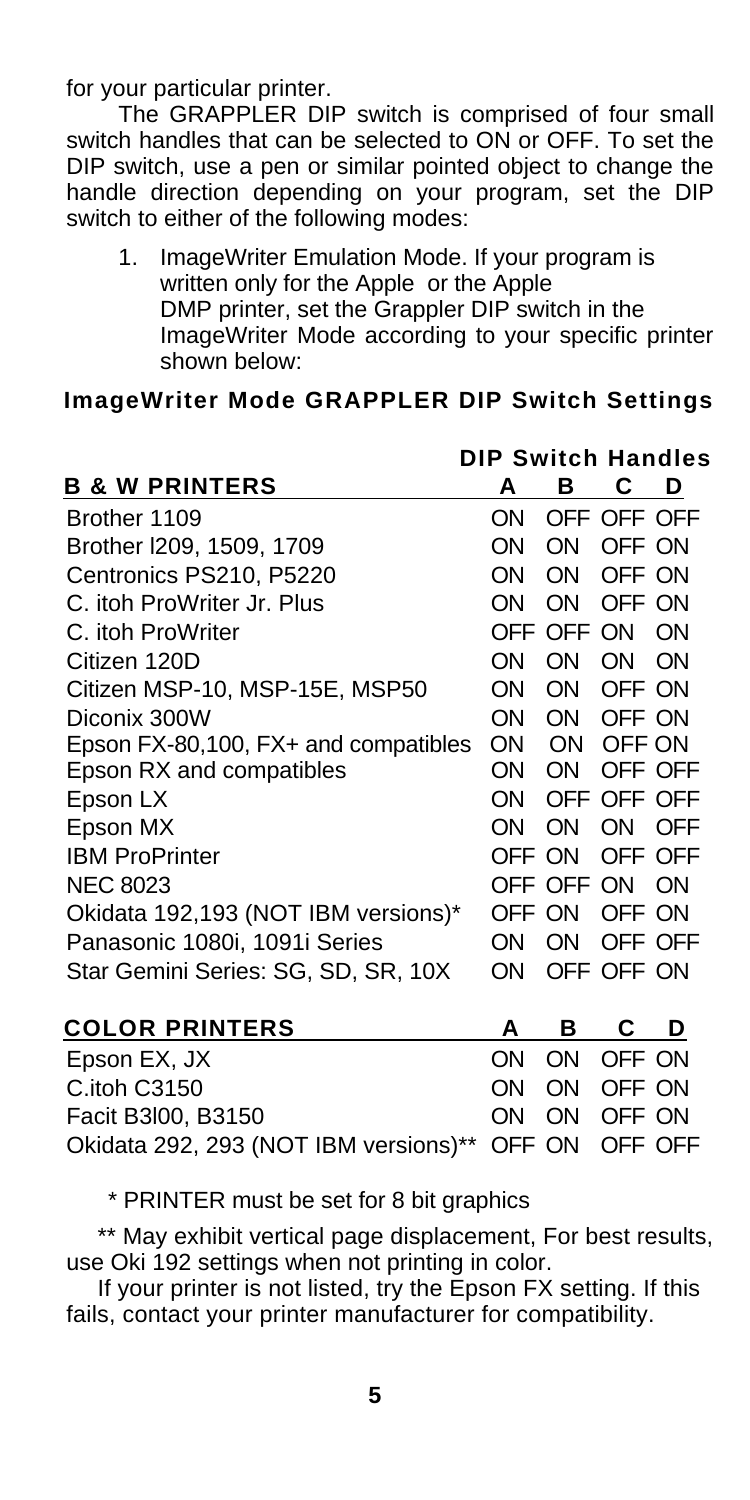<span id="page-7-0"></span>2. Parallel Mode. If your software application allows for selection of a specific parallel printer (not the lmageWriter), verify that switch handles B, C and D are set in the ON position. If you are printing graphics (8 bits), the A handle should also be set in the ON position.

The DIP switchs are a rocker type switch. In order to set it properly, push down on the ON side to set it ON and push down the OFF side to set it OFF. Always unplug the Grappler 9 Pin power supply while changing the DIP switches.

The following illustration shows a setting of ON-ON-OFF-ON.



**NOTE:** Whenever a DIP switch setting is changed, the power supply must be unplugged from the Grappler for 5 seconds, and then reconnected. This allows the Grappler to "see" the change. If using a Macintosh you must also restart your computer.

#### **Important Note:**

Whenever you print text-only on an Apple II in the parallel mode, switch handle A should be set to the off position.

After the GRAPPLER DIP switch has been se to match your printing application, test the work you have done.

#### **Apple IIGS and lIc Installation Test**

Use the following test to chock your work:

- 1. Turn on both the Apple computer and your printer. Make sure that the Grappler 9 Pin is plugged into the electrical wall socket.
- 2. Press CONTROL-RESET to reset the system.
- 3. With the system prompt']' showing on the computer screen, type:

#### **PR#1**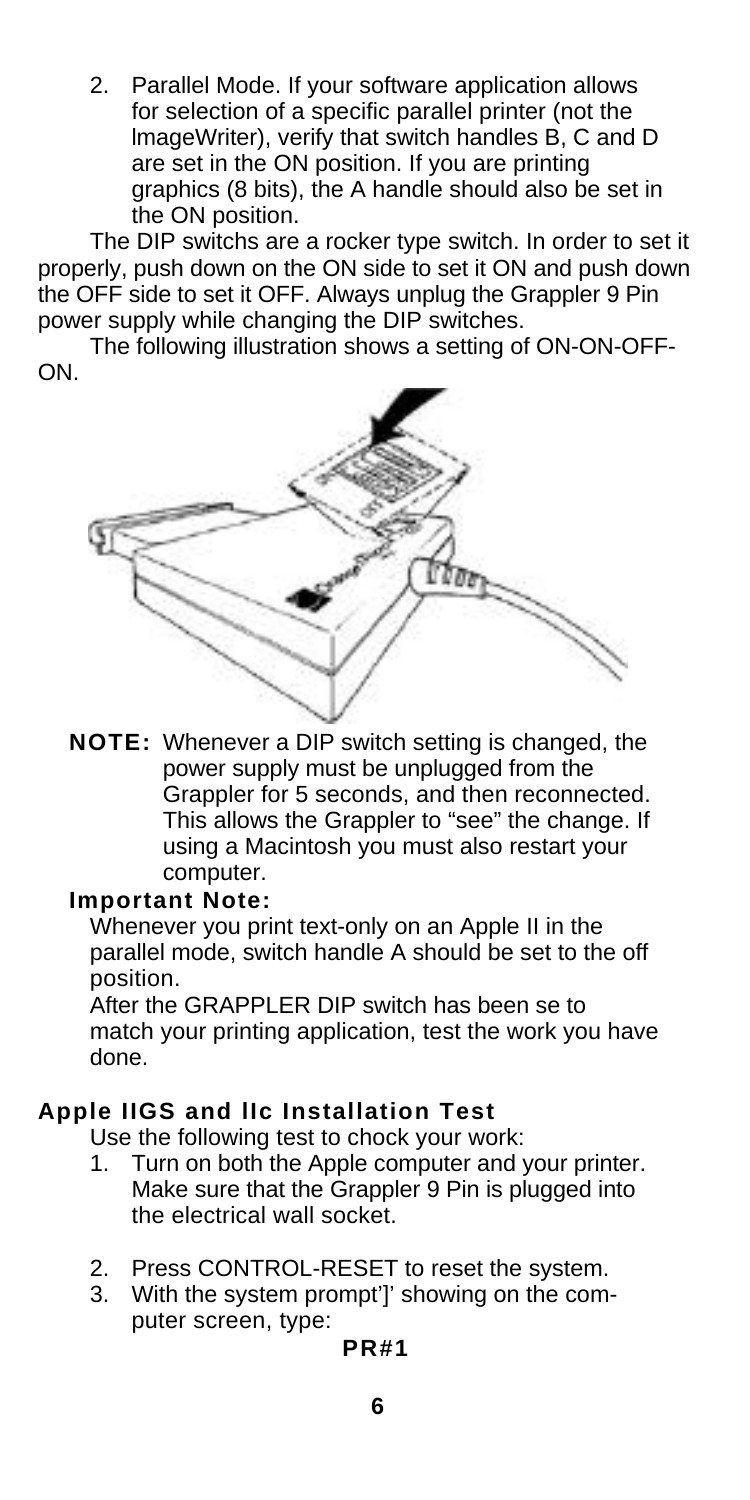<span id="page-8-0"></span>Now hit the Return key five limes. Your printer should be printing the prompt character ']" each time you strike the Return key. If not, double check each of your installation procedures and glance over the "Installation Double-Checks" at the end of this section.

## **Macintosh Installation Tests**

- 1. Insert any Macintosh program into an active drive and turn on power.
- 2. Go to the CHOOSER under the  $\bullet$  menu and select the Imagewriter. If the lmageWriter is not present in the CHOOSER, you must load the lmageWriter Driver into your System folder. Consult your Macintosh manual for details.
- 3. Select PRINT CATALOG' OR 'PRINT DIREC-TORY' under the file menu.
- **NOTE:** A few printers do not support reverse line feeds, which is required for total lmageWriter emulation. If the images printing are clear, but not properly aligned, tty printing from another application before assuming a Grappler problem.
- 4. Load any Macintosh application and open a document. Be sure that lmageWriter has been selected in the CHOOSER under the g menu.
- 5. For best results when printing test, you need to have fonts loaded into your system that are twice the size as those you are working with on the screen. For example, if you are working on a document in 12 point Times font on the screen, you need to have 24 point Times loaded into the the system for your printer to use. In many applications, loaded fonts appear outined under the font pulldown menu (eg., **36 Point**) and non-loaded fonts are not outlined (eg., **36 Point)** Consult your Macintosh manual for information about the Font/ DA mover

## **Installation Double-Checks**

If you are experiencing trouble in getting any response from your printer, check the following common problems:

- **1**. Is the cable correctly attached between the Grappler 9 Pin and printer?
- **2**. Is the Grappler 9 Pin transformer plugged into the wall and the interface?
- **3**. Is the Grappler 9 Pin connected to the Apple?
- **4.** Is the printer on?<br>**5.** Is the printer "on I
- **5.** Is the printer "on line", or ready to receive information from the computer?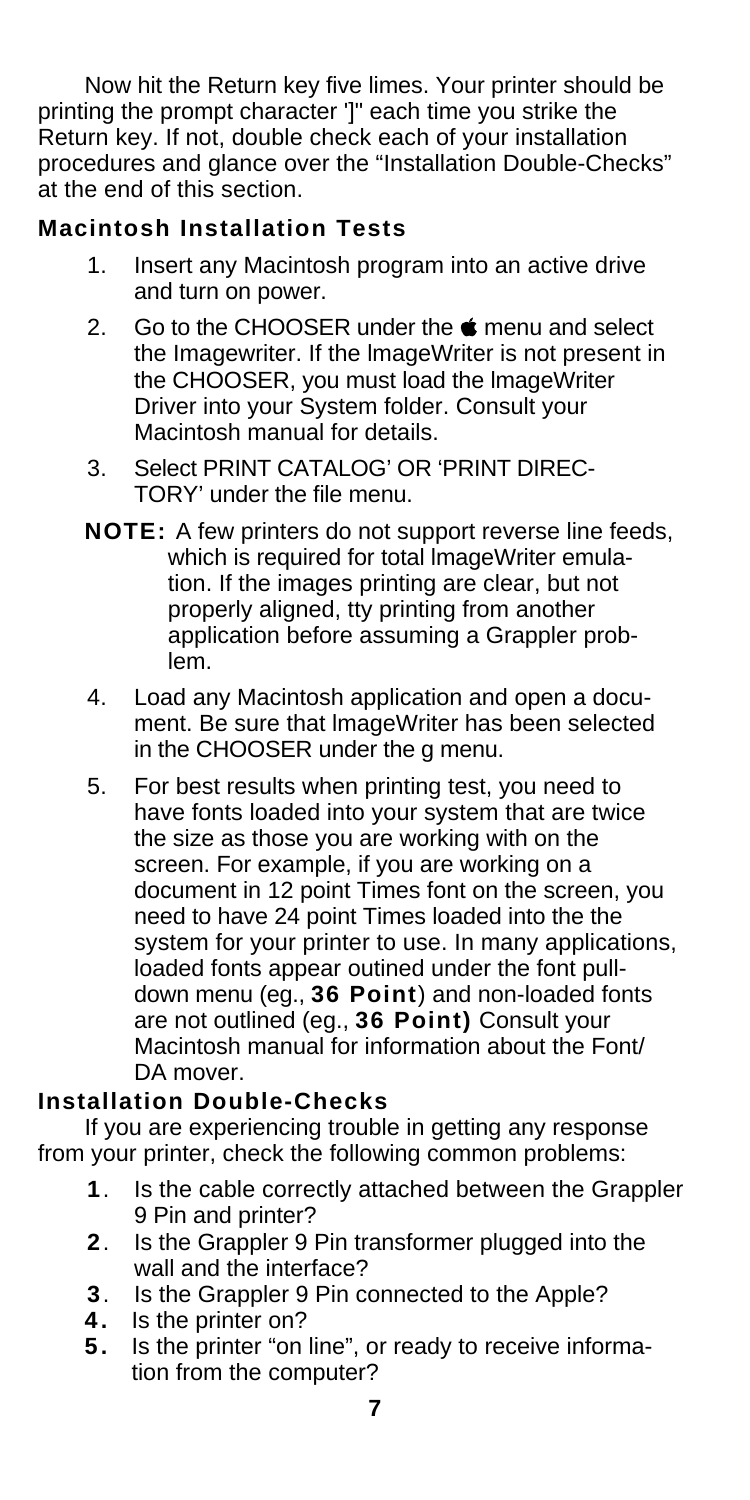- <span id="page-9-0"></span>6. Is there paper in the printer?
- 7. Will your printer self-test" (see printer manual)?

The above will confirm that all physical connections have been made correctly. If the test does not work, refer to the instructions under "Installing the Grappler 9 Pin" on page 2. Look at the printout to determine if all characters and functions are being printed as they should be. If not, review the software user's guide to verify printer installation (if it is installation);then re-check the Grappler DIP switch to see that it is in the correct mode for the software in use (see page 5). If the printed characters are still not correct, a final consideration would be the PIN configeration as described under instruction number 6 of "Installing the Grappler 9 Pin" on page 3.

#### **TROUBLESHOOTING** - **GRAPPLER 9 PIN**

These are a few of the problems that might occur while using the Grappler 9 Pin printer interface.

**No Printing and/or "Garbage" Printing** - Indicates that printer selection is incorrect in the CHOOSER or the application, the computer is sending incorrect serial data (baud rate, stop bits, etc.), or that the GRAPPLER DlP switch has not been correctly set. To recover, re-check both the printer selection under your application's SET UP and the GRAPPLER DIP switch setting for your printer. See also: Graphics/Text switch below, and instruction number 6 under 'Installing the Grappler 9 Pin on page 3.

**Graphics/Text Switch** - Failure to reset GRAPPLER DIP switch handle A in the parallel mode when changing printing from text to graphics or from graphics to text may result in a number of printing problems. If you attempt to print text when switch A is in graphics position (ON), you may get italics or certain printer graphics characters. If you attempt to print graphics while switch A is in the test position (OFF), then you may get thin white lines running through the graphics picture. Set the GRAPPLER DIP switch in parallel mode for text or graphics in accordance with the instructions on page 5.

**White Horizontal Lines** - Check theprinter's DIP switch. Some printers have an option for controlling the eighth data bit If this option is available, make sure your printer is set for EIGHT data bits, If you are using the Grappler 9 Pin in parallel mode and are printing graphics, failure to set switch D to the ON position will also create horizontal white lines.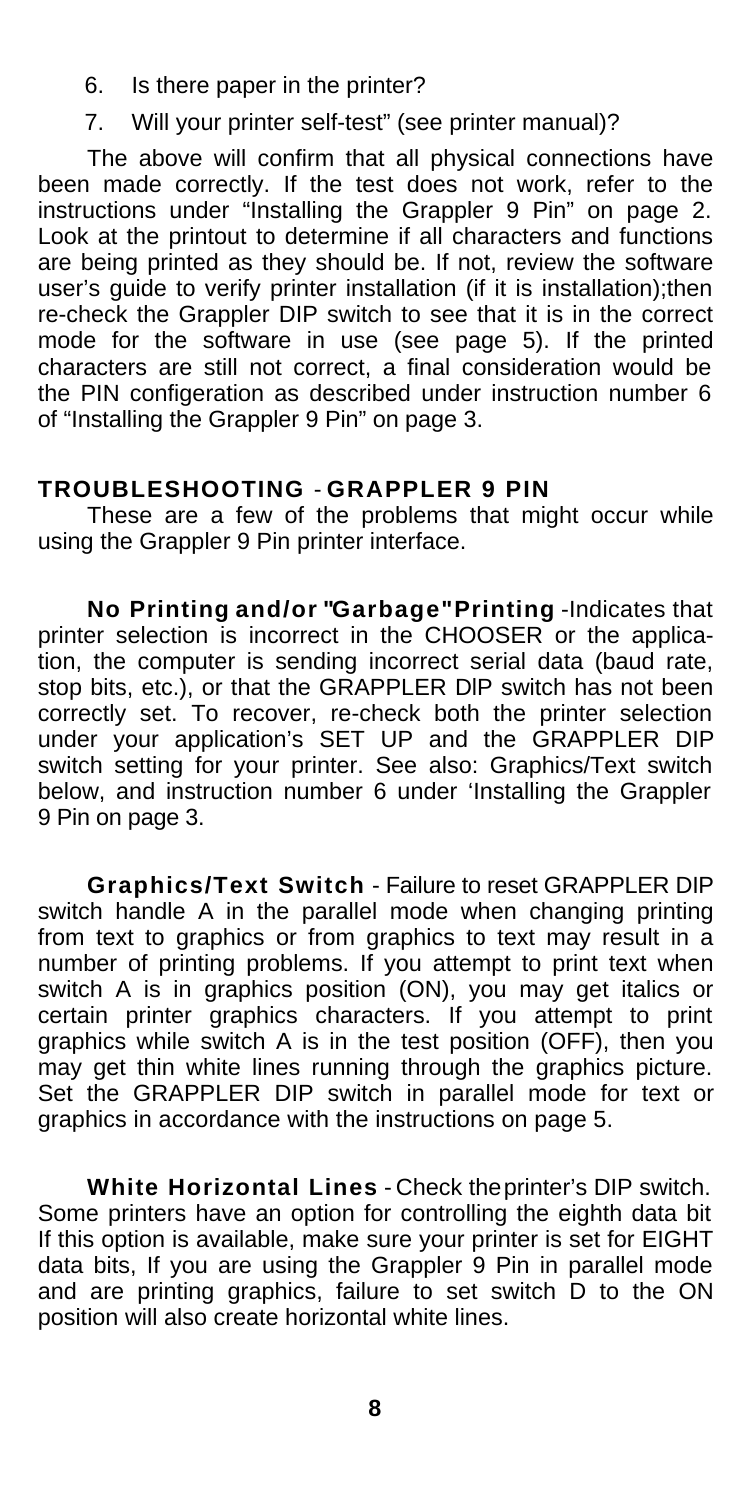<span id="page-10-0"></span>**All Text is Printed in Italics (IIc Plus and IIGS) If you are** using the Grappler 9 Pin in parallel mode to print text documents, set switch A to the OFF position

#### **Pages Do Not Properly Align in Multiple Page Documents** - This problem is most often caused by the printer's inability to execute a Reverse Line Feed. The ImageWriter driver often moves the paper backwards for positioning purposes. The Grappler 9 Pin has a partial compensation for this, but it cannot completely correct for a feature not supported by your printer.

Unlike other Epson FX's, the Epson FX-86 & FX-286 printers do not have reverse-line feed. To get proper page alignment it is recommended that you use the Epson RX switch settings. Unless you are printing in color, the switch settings for the Oki 192 are recommended.

The best way to work around this is to print only a few pages at a time, realigning the paper before continuing, or to use single sheets when printing longer documents.

## **TO PRINT TO A DAISY WHEEL PRINTER OR TO USE YOUR PRINTERS BUILT-IN FONTS (FOR MACINTOSH USER'S ONLY).**

#### **From Microsoft Word:**

- 1. Find the *Serial Printer and Typewriter* files on your original Microsoft Word disks.
- 2. Copy these files to the System Folder of the disk you normally start-up from when running Microsoft Word.
- 3.Restart your Macintosh.
- 4.Pull down the  $\bullet$  Menu and select the *Serial Printer* and *Typewriter* in the chooser.
- 5.Make sure the Settings are 9600 baud and that the port where the Grappler 9 Pin is plugged in is set correctly.

#### **From Microsoft Excel:**

- 1.Select *Printer Setup from* under the File Menu.
- 2.Turn on the TTY and 9600 baud selections and make sure the proper printer port is selected.

These drivers will only work with the above two applications.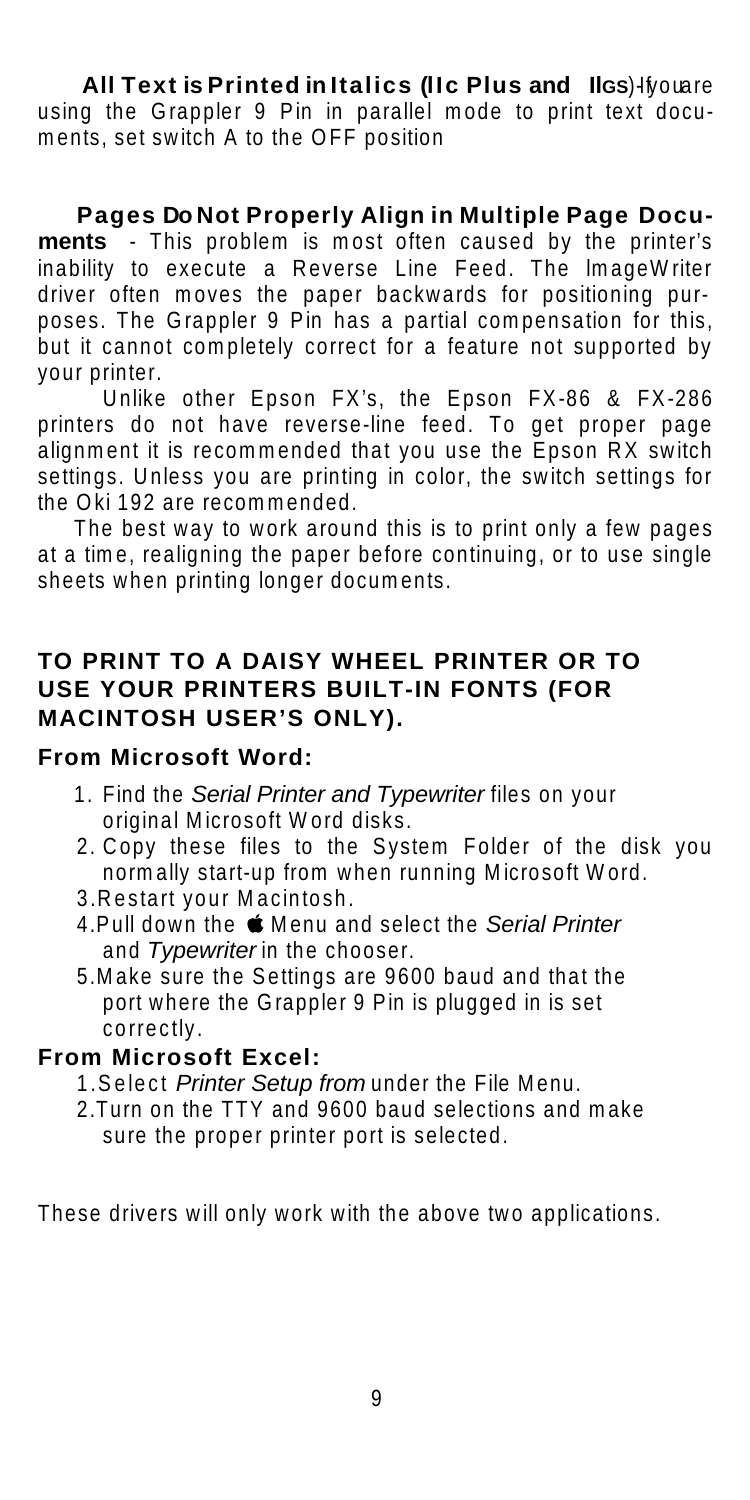## <span id="page-11-0"></span>**PARALLEL INTERFACE PIN ASSIGNMENT**

| Pins  | Signal      | Direction |
|-------|-------------|-----------|
| 1     | Strobe      | Out       |
| 2     | Data Bit 1  | Out       |
| 3     | Data Bit 2  | Out       |
| 4     | Data Bit 3  | Out       |
| 5     | Data Bit 4  | Out       |
| 6     | Data Bit 5  | Out       |
| 7     | Data Bit 6  | Out       |
| 8     | Data Bit 7  | Out       |
| 9     | Data Bit 8  | Out       |
| 10    | ACK         | ΙN        |
| 11    | Busy        | IN        |
| 12    | Paper Empty | IN        |
| 13-16 | No Connect  |           |
| 17    | Ground      |           |
| 18    | No Connect  |           |
| 19-29 | Ground      |           |
| 30-36 | No Connect  |           |

#### **POWER SUPPLY OUTPUT SPECIFICATIONS** 9VDC 200MA

Tip Polarity Inside Tip Positive

## **GRAPPLER TO 512K MAC CABLE DIAGRAM**

Mac 512K users can purchase a special cable (PN: 70CAB0051 2) direotly from Orange Micro Inc. This cable allows 512K users to connect to most parallel 9 Pin printers.

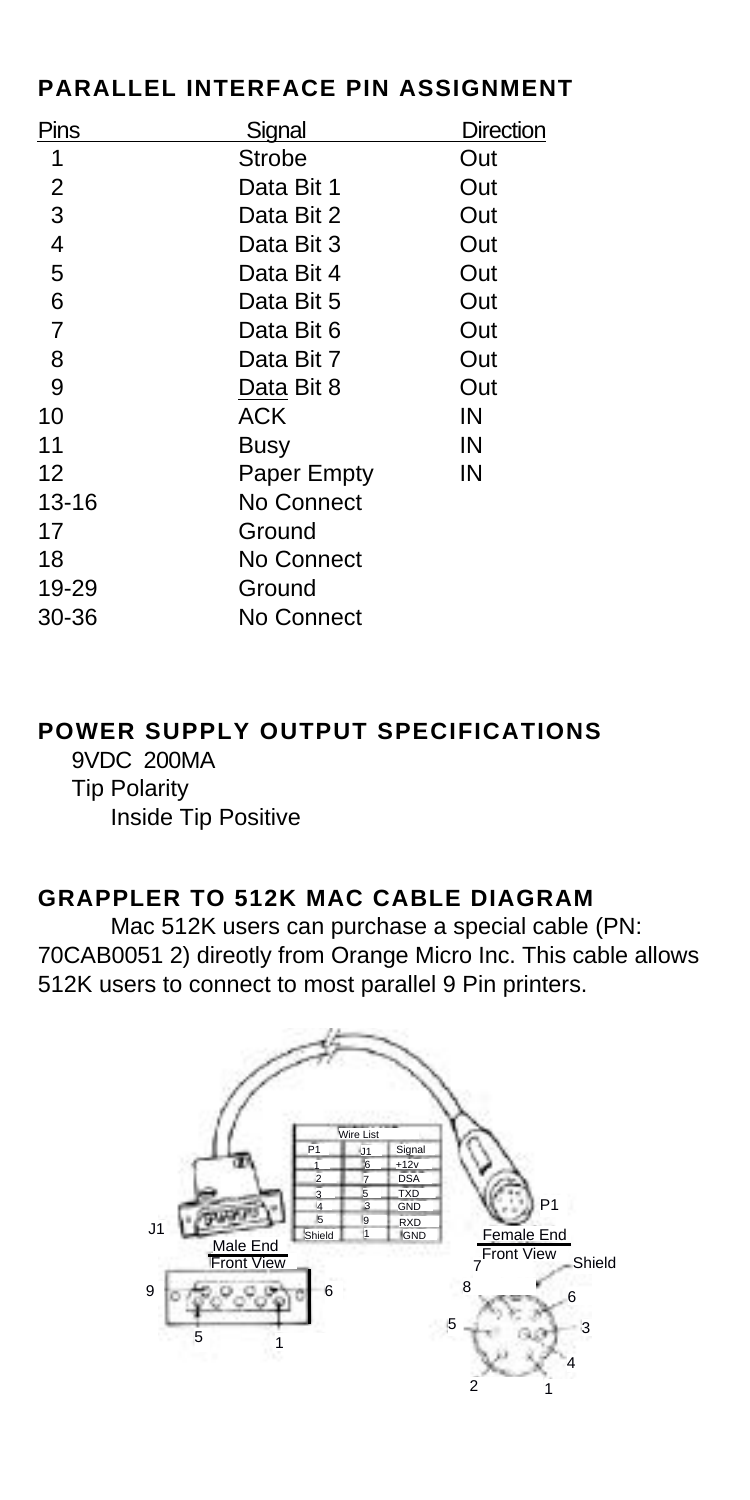#### **RADIO FREQUENCY INTERFERENCE**

<span id="page-12-0"></span>This equipment generates and uses radio frequency energy, and if not installed and used properly in strict accordance with the manufacturer's instructions, may cause interference to radio and television reception. It has been type tested and found to comply with the limits for class B computing device in accordance with the specifications in Subpart j of Part 15 of FCC Rules, which are designed to provide reasonable protection against such interference in a residential installation. However, there is no guarantee that interference will not occur in a particular installation. If this equipment does cause interference to radio and television reception, which can be determined by turning the equipment off and on, the user is encouraged to try to correct the interference by one or more of the following measures:

1.Reorient the receiving antenna.

2. Relocate the computer into a different outlet so that the computer and receiver are on different branch circuits.

**3.** Consult the dealer or an experienced radio/television technician for additional suggestions.

4. Obtain a copy of "How to Identify and Resolve Radio-TV Interference Problems (Stock No. 004-000-00398-5) by the Federal Communications Commission, It may be ordered free of charge by writing to: U.S. Government Printing Office, Washington, D.C. 20402 and specifying the above title and its stock number.

Shielded cables must be used with this unit to meet compliance requirements of the FCC.